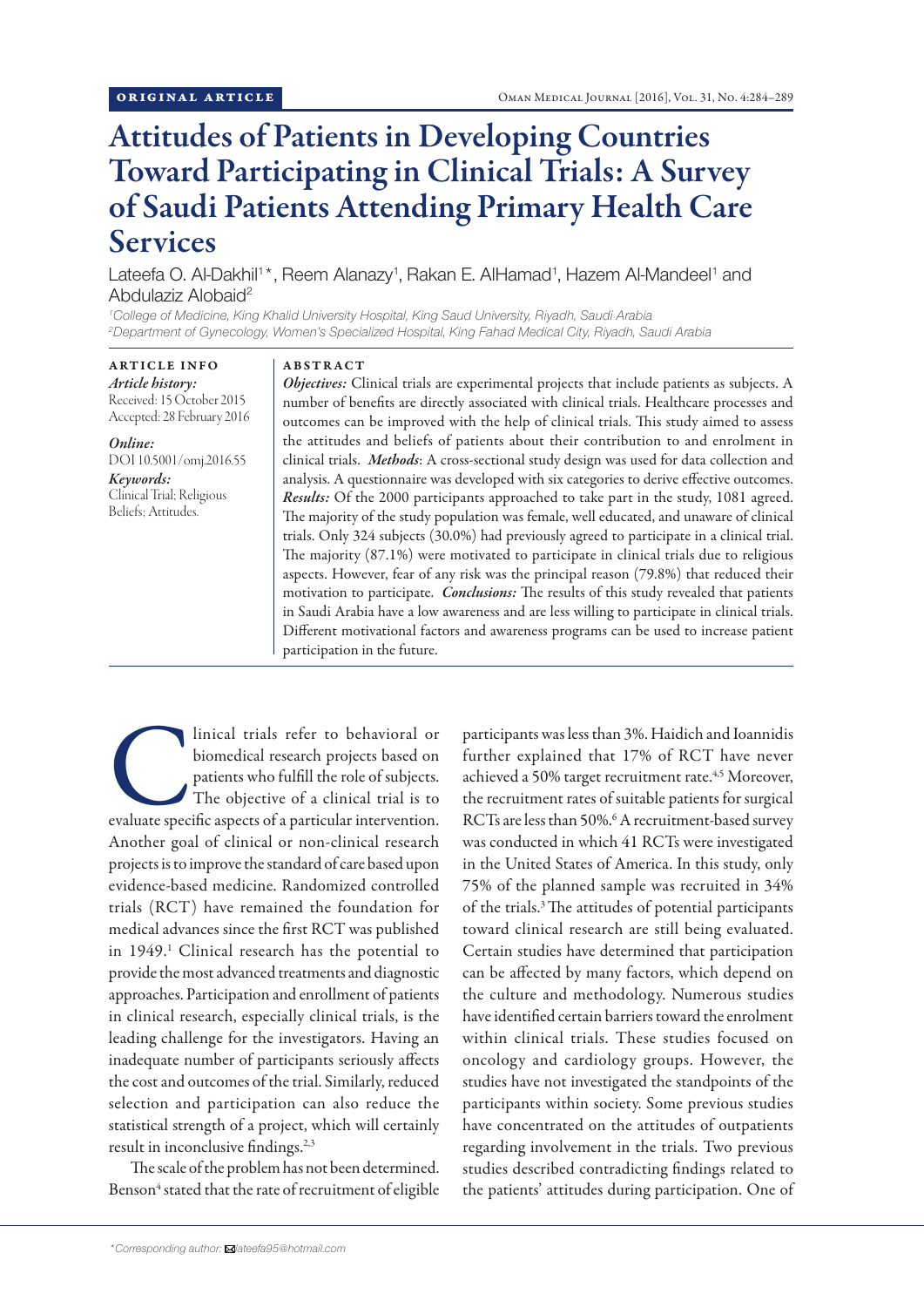these studies was conducted in Denmark and showed positive behavior and attitudes of the participants. However, a second study, from Germany, identified a lower willingness to participate.7,8 Another survey conducted in the Mayo Clinic in an internal medicine outpatient setting showed that 68% of participants were interested in taking part in clinical trials.<sup>9</sup>

The patient participation rate has been identified by different studies within different countries, and every country has its own results and outcomes. The New Mexico Cancer Care Alliance determined that reduced information related to clinical trials delayed participation.10 Thus, lack of awareness has a direct impact on participation. Among 6,000 cancerous individuals within a survey, 85% were unaware about enrolling in clinical trials. After educating them, the rate of participation increased to 75%.<sup>11</sup>

This research project aimed to evaluate and investigate the beliefs and attitudes of patients in Saudi Arabia regarding participation and enrolment in the clinical trials. We assume that by identifying the reasons behind patients agreeing or refusing to enroll in trials will help to improve participation in the future.

## METHODS

This cross-sectional study used a self-administered questionnaire to obtain the results. The questions were written and administered in Arabic and translated into English for analysis. Two experts in the research methodology field reviewed the survey and provided their feedback. The Institutional Review Board approved this project before data collection. Patients gave their informed consent before completing the questionnaire. Pilot testing of the questionnaire was conducted on 100 subjects to ensure good reliability and validity of the instruments. The survey was revised according to all inputs. The questionnaire included the following six sections:

- 1. Demographic information (general questions).
- 2. Patients' knowledge of clinical trials and their experiences in participating (five questions).
- 3. General attitude regarding participation in clinical trials (three questions).
- 4. Recruitment preference (two questions).
- 5. Beliefs on research integrity (four questions).
- 6. Attitude associated with participation in the clinical trial (single question).

To identify a relationship between the general attitude toward participating in a clinical trial and the level of difficulty in reaching the hospital, one-way analysis of variance (ANOVA) was used. ANOVA was also utilized to determine the effects of the difficulty of reaching a hospital and the general attitude toward participating in a clinical trial.

Correlation was used to identify relationships between the participants' attitudes toward taking part in a clinical trial and their age, marital status, and education level [Table 1]. This question was rated on a 3-point scale while the three variables each had four groups. The three variables were significant, meaning that the relationships found in the sample also likely exist in the population. However, the correlation coefficients were all < 0.20 and represented very weak relationships. The independent sample *t*-test was used to find a relationship between the general attitude toward participating in a clinical trial and the independent variable (gender). The level of significance for the statistical tests was set at 0.050 by convention, as mentioned by Sood et al, in 2009.9

The participants were recruited from adult primary care clinics in King Khalid University Hospital. Consecutive patients who attended the outpatient clinics were invited to participate. The study coordinators approached the patients in the waiting area and explained the study, and then asked them to complete the questionnaire. Illiterate patients or those who could not read Arabic were given assistance. Incomplete questionnaires were excluded from the analysis. Incapacitated individuals were not included. The sample size was chosen by convenience.

### RESULTS

Two-thousand participants were approached by the study coordinators to participate. Of these, only 1081 (54.1%) filled the questionnaire. The majority of the respondents were female (76.5%) and had a high education level (53.7%). Table 1 shows the age, gender, education level, and accessibility to the health care facility of the respondents.

Most of the respondents had never participated in a clinical trial (82.7%). However, the majority (72.7%) of participants agreed on their importance. Only 324 subjects (30.0%) agreed to participate in clinical trials previously. A small percentage of participants (29.3%) were aware of the advantage of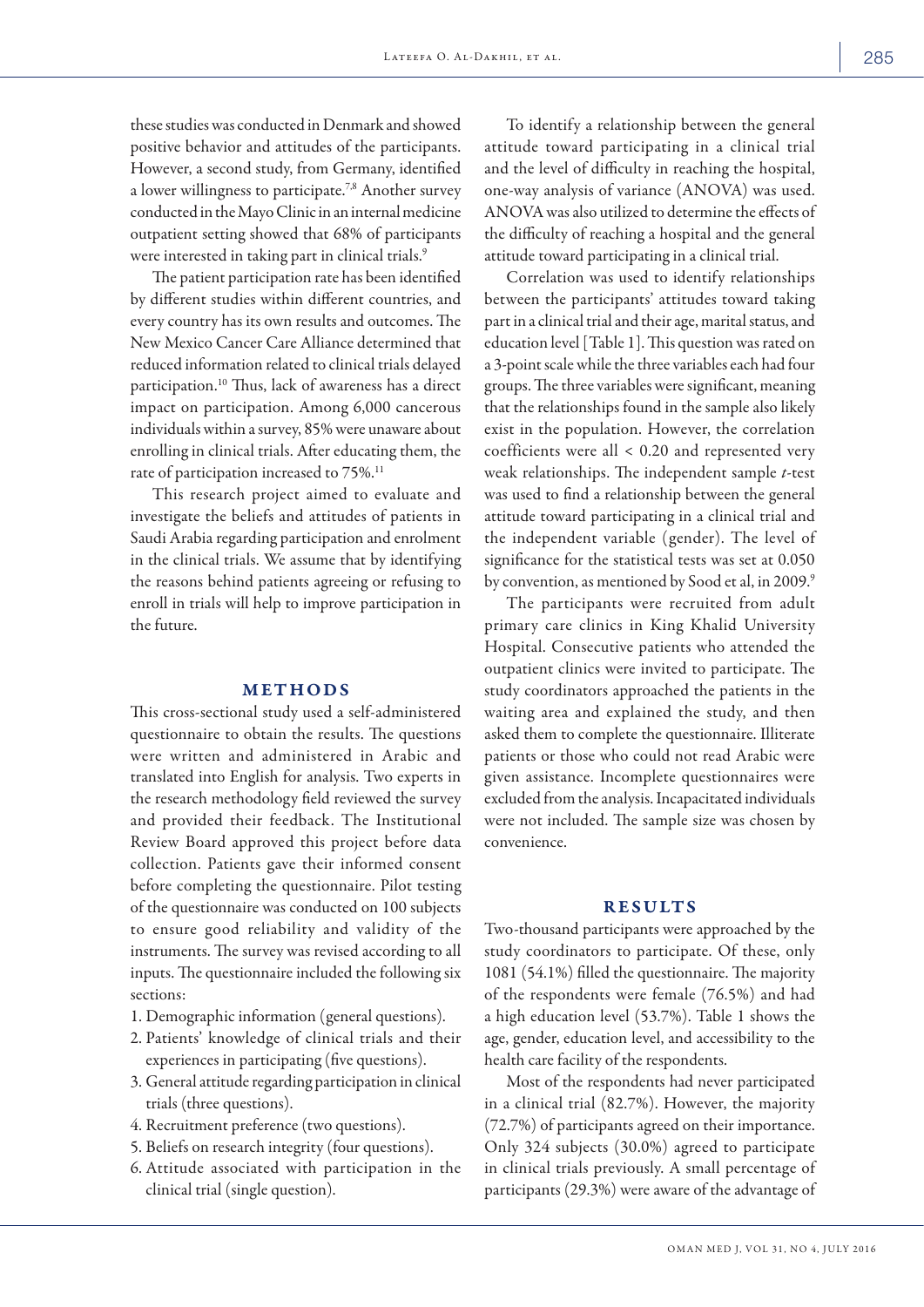| Variable                  | Frequency | Percentage |
|---------------------------|-----------|------------|
| Age                       |           |            |
| $20 - 30$ years old       | 485       | 44.9       |
| $30 - 40$ years old       | 285       | 26.4       |
| $\geq 41$                 | 311       | 28.2       |
| Gender                    |           |            |
| Male                      | 254       | 23.5       |
| Female                    | 827       | 76.5       |
| <b>Education Level</b>    |           |            |
| None                      | 56        | 5.2        |
| Less than high school     | 447       | 41.4       |
| More than high school     | 581       | 53.7       |
| Area                      |           |            |
| Within Riyadh             | 822       | 76.0       |
| Outside Riyadh            | 259       | 24.0       |
| Accessibility to hospital |           |            |
| Difficult                 | 237       | 21.9       |
| Not easy                  | 522       | 48.3       |
| Sometimes difficult       | 322       | 29.8       |

Table 1: Participants' characteristics and accessibility to the hospital  $(n = 1081)$ .

clinical trials to assess medication benefits and the majority of patients (68.9%) lacked fundamental information regarding clinical trials. Over half (n = 618, 57.2%) of the respondents did not know that clinical trials need the approval of an ethics committee before enrollment.

Table 3: Reasons that would discourage patients from participating.

| Reasons                       | Responses, $n$ $(\%)$ |
|-------------------------------|-----------------------|
| Fear of risks                 | 863 (79.8)            |
| Religious reasons             | 463(42.8)             |
| Takes a long time             | 725(67.1)             |
| Takes multiple appointments   | 777(71.9)             |
| Fear of treatment toxicity    | 817(75.6)             |
| Medical reasons (poor health) | 711(65.8)             |
| No financial compensation     | 550 (50.9)            |

The factors that were directly associated with improved participation within clinical trials are given in Table 2. The most important factor was religious motivation (87.1%) followed by being approached by their primary physician (70.6%) and receiving special medical care (67.1%).

The most significant factors that discouraged participation were fear of any risk or complication (79.8%) and the personal commitment to additional clinical appointments and follow-up (71.9%) [Table 3].

Of the 1081 patients, 809 (74.8%) reported that they wished to know the results of the study once complete. When asked about the methods for improving knowledge about the importance of clinical trials, most of the respondents thought that social media and the internet were the best ways to increase public awareness of clinical research.

| Table 2: Motivating factors to participate in clinical trials.                                                                                     |                          |  |  |
|----------------------------------------------------------------------------------------------------------------------------------------------------|--------------------------|--|--|
| Questions                                                                                                                                          | Positive response, n (%) |  |  |
| Knowing that there is a reward from God (religious)                                                                                                | 942(87.1)                |  |  |
| Helping in developing new medications                                                                                                              | 857(79.3)                |  |  |
| Being part of scientific knowledge                                                                                                                 | 765(70.8)                |  |  |
| Willing to participate if you were provided with a good consent form explaining the benefits and<br>risks of the clinical trial                    | 786 (72.7)               |  |  |
| Willing to participate if you were approached in a completely private setting                                                                      | 748 (69.2)               |  |  |
| Willing to participate if you were approached by your physician                                                                                    | 741 (68.5)               |  |  |
| Knowing there are religious representatives in the clinical trial and an ethics committee will<br>make you more likely to participate in the study | 718 (66.4)               |  |  |
| Belief that they will receive the best medical care                                                                                                | 729 (67.4)               |  |  |
| Access to free medications                                                                                                                         | 728 (67.3)               |  |  |
| Willing to participate if you were with a family member when approached                                                                            | 472 (43.7)               |  |  |
| Willing to participate if you had more time to think about it                                                                                      | 616(57.0)                |  |  |
| Willing to participate if you could obtain information from your physician                                                                         | 194 (17.9)               |  |  |

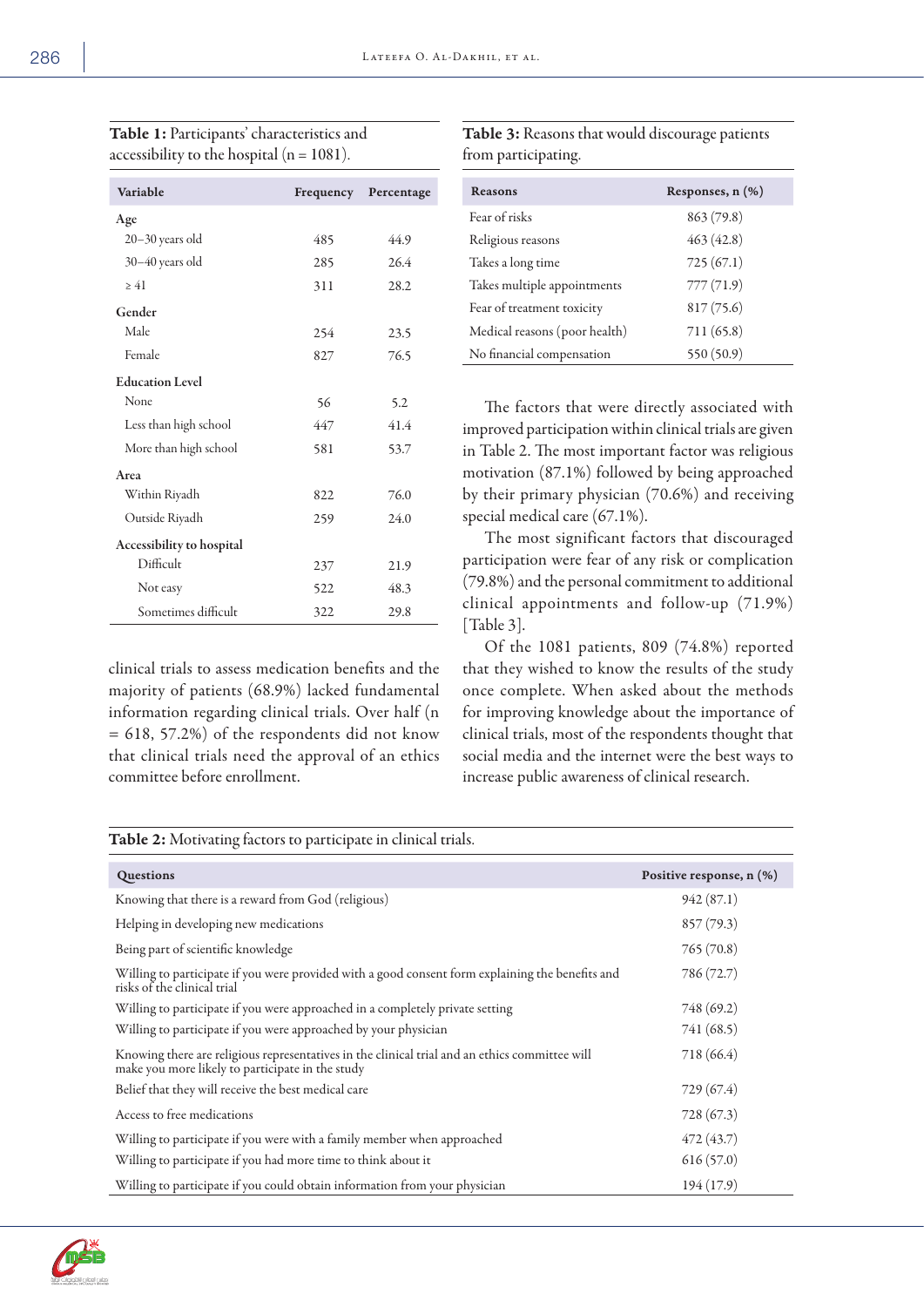## DISCUSSION

Clinical studies are the cornerstone of medical development, and trials are the most important way of evaluating innovative medical treatments. Medical studies have shown that the failure to recruit the needed sample size is a major threat to the validity of clinical research and more so in RCTs.12,13

This study revealed that a smaller percentage (30.0%) of patients, who attended primary health care clinics, were willing to participate in clinical research. Nonetheless, the study found that most participants (67.8%) were unaware of the basic concepts of clinical trials.

Numerous studies have focused on the barriers related to patient enrollment in clinical studies in different patient groups such as those with cancer or cardiovascular diseases.<sup>14</sup> Additionally, there was a greater focus on the preferences and attitudes of patients toward clinical studies. Findings from developed countries have reported appropriate patient attitudes and behaviors related to clinical trials.15 However, limited data are present in developing countries about patient attitudes. Nabulsi et al,<sup>16</sup> focused on the attitudes of parents in Lebanon toward the inclusion of their children in clinical trials and research projects. The study clearly determined that the risk/benefit ratio assessment was a major determinant of parental consent. Additionally, fear of painful processes or adverse events were major concerns of the selected sample. Misconceptions about clinical trials were another factor that inhibited participation. The investigators of this research project concluded that improving communication with parents and building trust between researchers and parents is important for successful recruitment.

Another study conducted in Jordan, focusing on patients with sickle cell disease (SCD), illustrated that many planned clinical trials ended early due to insufficient enrollment.17 The study findings revealed that the patients expressed positive attitudes about clinical trial participation and that specific factors attached to particular clinical trial opportunities may play a greater role in their decision to participate than a general unwillingness.

A Malaysian study focused on the barriers to clinical trial participation. The study identified that patient participation in cancer clinical trials is extremely low. Various factors were identified as participation barriers by the patients including lack of transportation, lack of interest, job commitment, and medical problems.18

An Egyptian study sought to identify which factors can influence parental consent of their children in clinical trials.19 The study mentioned that the attitudes and beliefs of the parents should be positive to increase patient participation. An extensive explanation of benefits, increased benefits for children, and increased knowledge about the child's health status were three factors that increased the participation of children. On the other hand, the use of certain drugs, use of new procedures, and fear of adverse event were amongst factors that negatively influenced the parental decisions.

A study conducted in the UK focused on the participation of patients from South Asia in clinical trials.20 While there were motivators to participate, such as to help society, improve one's own or the family's health, and increase scientific knowledge, deterrents included concerns about the side effects of drugs, bad experiences, mistrust, language barriers, and a feeling of not belonging to British society. Furthermore, another study also looking at South Asian patients' views and experiences of clinical trial participation also mentioned mistrust of healthcare professionals, trial burden, and language problems as common barriers to participation.<sup>21</sup> Catania,<sup>22</sup> investigated Italian patients, who identified fear of any complication as the leading reason for limited participation in clinical trials.

The studies about the willingness of subjects to participate in clinical research conducted in almost all Asian countries indicate that the populations of these countries are unaware of the significance of clinical trials. Their perspectives, knowledge, and attitudes are impaired in relation to the clinical trials. Reduced recruitment of patients in the clinical trials has emerged as the major factor in the low rates of clinical trials in Asia.23 Racial and ethnic minorities have shown much less enrollment in many published trials.<sup>24-26</sup> For instance, Joshi et al,<sup>27</sup> showed that the awareness of clinical trials was very low among Indian patients.

Even the well-educated participants of this study were unaware of clinical trials. Therefore, it is extremely necessary to focus on public awareness.

A significant number of patients showed reduced interest levels in participating. Highlighting the religious and spiritual benefits and participation as a good deed may help the researchers to motivate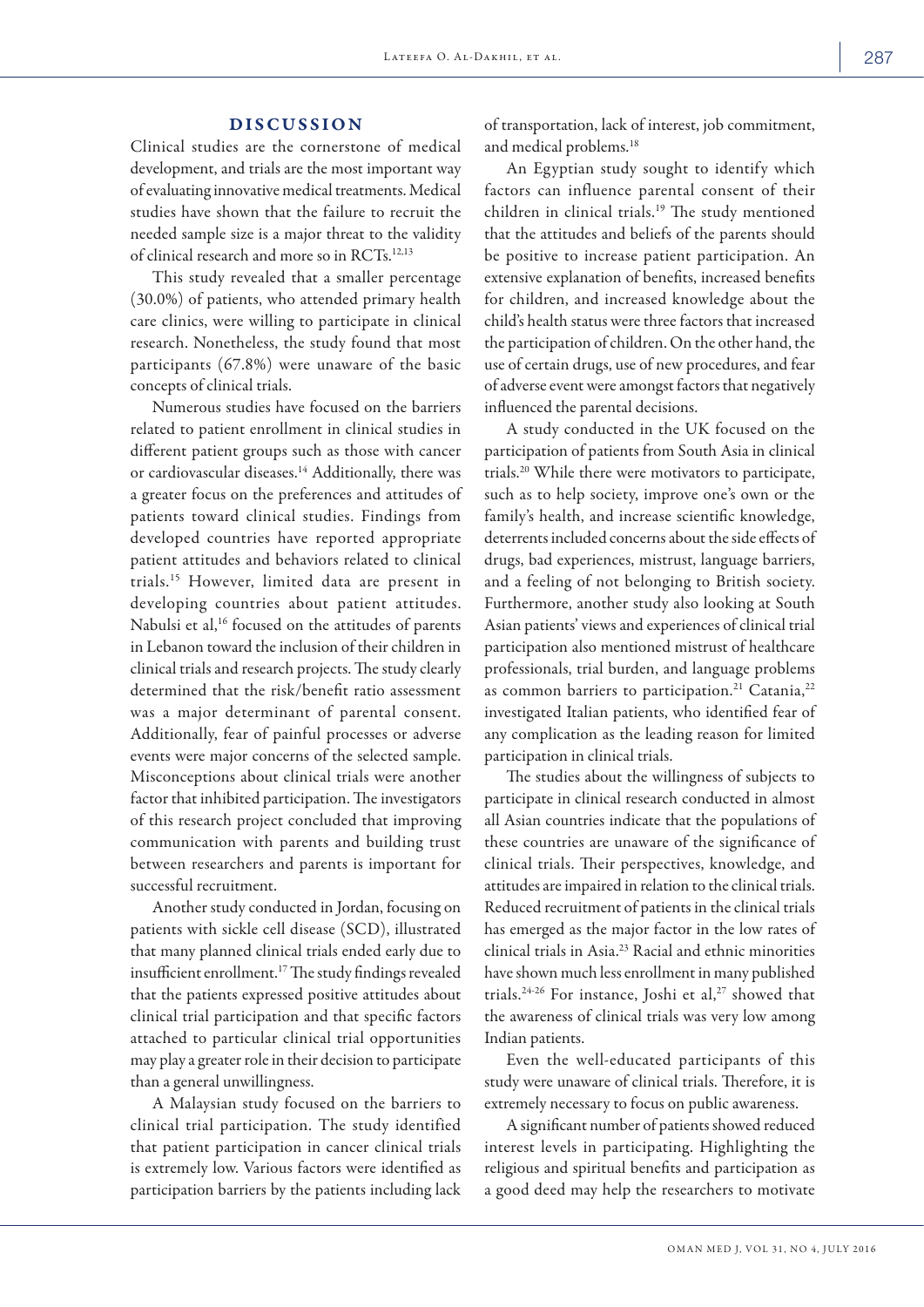participants to enroll in studies. The majority of the participants declared that phone contact is a vital approach to invite participation. This study also highlighted that different types of media can be used to deliver appropriate knowledge and information.

One of the limitations of this study was that it was conducted in a single tertiary care center. Additionally, the population was relatively homogenous.

# **CONCLUSION**

The study found that the beliefs and attitudes of the participants toward clinical trials were diverse and varied. A fear of complications was the leading reason for the reduced rate of participation. However, highlighting religious benefits can be used to motivate participants. Despite that the majority of the participants were well-educated, they were unaware of basic information related to clinical trials. Increased awareness of clinical trials, the use of motivational factors, and reducing the impact of discouraging factors will increase the participation of individuals in research projects.

#### *Disclosure*

The authors declared no conflicts of interest. Financial support was provided by the College of Medicine Research Center, King Saud University.

#### *Acknowledgements*

The authors would like to acknowledge the support given by College of Medicine Research Center, deanship of scholarship scientific research, King Saud University.

#### references

- 1. Streptomycin in Tuberculosis Trials Committee. STREPTOMYCIN treatment of pulmonary tuberculosis. BMJ 1948 Oct;2(4582):769-782.
- 2. Hunninghake DB, Darby CA, Probstfield JL. Recruitment experience in clinical trials: literature summary and annotated bibliography. Control Clin Trials 1987 Dec;8(4) (Suppl):6S-30S.
- 3. Charlson ME, Horwitz RI. Applying results of randomised trials to clinical practice: impact of losses before randomisation. Br Med J (Clin Res Ed) 1984 Nov;289(6454):1281-1284.
- 4. Haidich AB, Ioannidis JP. Patterns of patient enrollment in randomized controlled trials. J Clin Epidemiol 2001 Sep;54(9):877-883.
- 5. Haidich AB, Ioannidis JP. Effect of early patient enrollment on the time to completion and publication of randomized controlled trials. Am J Epidemiol 2001 Nov;154(9):873- 880.
- 6. Allen PJ, Stojadinovic A, Shriver CD, Jaques DP. Contributions from surgeons to clinical trials and research on the management of soft tissue sarcoma. Ann Surg Oncol 1998 Jul-Aug;5(5):437-441.
- 7. Madsen S, Holm S, Riis P. Ethical aspects of clinical trials: the attitudes of the public and out-patients. J Intern Med 1999 Jun;245(6):571-579.
- 8. Ohmann C, Deimling A. Attitude towards clinical trials: results of a survey of persons interested in research. Inflamm Res 2004 Aug;53(Suppl 2):S142-S147.
- Sood A, Prasad K, Chhatwani L, Shinozaki E, Cha SS, Loehrer LL, et al. Patients' attitudes and preferences about participation and recruitment strategies in clinical trials. Mayo Clin Proc 2009 Mar;84(3):243-247.
- 10. Clinical trial awareness month March 2011. New Mexico clinical trial alliance. [cited June 2014]. Available from: http://nmcca.org/blog/2011/05/01/2011-clinical-trialawareness-month-march-2011/.
- 11. Jenkins V, Farewell D, Batt L, Maughan T, Branston L, Langridge C, et al. The attitudes of 1066 patients with cancer towards participation in randomised clinical trials. Br J Cancer 2010 Dec;103(12):1801-1807.
- 12. Friedman DB, Bergeron CD, Foster C, Tanner A, Kim SH. What do people really know and think about clinical trials? A comparison of rural and urban communities in the South. J Community Health 2013 Aug;38(4):642-651.
- 13. Jones JM. Nyhof-Young J, Moric J, Friedman A, Wells W, Catton P. Identifying motivations and barriers to patient participation in clinical trials. J Cancer Educ 2006;21(4):237-242.
- 14. Ross S, Grant A, Counsell C, Gillespie W, Russell I, Prescott R. Barriers to participation in randomised controlled trials: a systematic review. J Clin Epidemiol 1999 Dec;52(12):1143- 1156.
- 15. Madsen S, Holm S, Riis P. Ethical aspects of clinical trials: the attitudes of the public and out-patients. J Intern Med 1999 Jun;245(6):571-579.
- 16. Nabulsi M, Khalil Y, Makhoul J. Parental attitudes towards and perceptions of their children's participation in clinical research: a developing-country perspective. J Med Ethics 2010;jme-2010:420-423.
- 17. Haywood C Jr, Lanzkron S, Diener-West M, Haythornthwaite J, Strouse JJ, Bediako S, et al. for the IMPORT Investigators. Attitudes toward clinical trials among patients with sickle cell disease. Clin Trials 2014 Feb;11(3):275-283.
- 18. Loh SY, Lee SY, Quek KF, Murray L. Barriers to participation in a randomized controlled trial of Qigong exercises amongst cancer survivors: lessons learnt. Asian Pac J Cancer Prev 2012;13(12):6337-6342.
- 19. Nasef N, Shabaan A, Mohammed S, Kandel S, Settin A, Zedan M, et al. Factors influencing parental consent for participation in clinical research involving their children in Egypt. EMHJ 2014;20(3):162-168.
- 20. Hussan-Gambles M. Leese B, Atkin K, Brown J, Mason S, Tovey P. Involving South Asian patients in clinical trials. Health Technol Assess 2004;2:1-109.
- 21. Hussain-Gambles M. South Asian patients' views and experiences of clinical trial participation. Fam Pract 2004 Dec;21(6):636-642. [cited 21 May 2015]. Available from: http://fampra.oxfordjournals.org/content/21/6/636.long.
- 22. Catania C, De Pas T, Goldhirsch A, Radice D, Adamoli L, Medici M, et al. Participation in clinical trials as viewed by the patient: understanding cultural and emotional aspects which influence choice. Oncology2008;74(3-4):177-187. [cited 21 May 2015]. Available from: http://www.ncbi.nlm. nih.gov/pubmed/18714166.
- 23. Rahman S, Majumder MA. Managing clinical trials in Asia: Issues, threats, opportunities and approaches. South East Asia Journal of Public Health 2013;2(2):80-84.
- 24. Murthy VH, Krumholz HM, Gross CP. Participation in cancer clinical trials: race-, sex-, and age-based disparities. JAMA 2004 Jun;291(22):2720-2726.
- 25. Corbie-Smith G. Thomas SB, Williams MV, Moody-Ayers S. Attitudes and beliefs of African Americans toward participation in medical research. J Gen Intern Med 1999